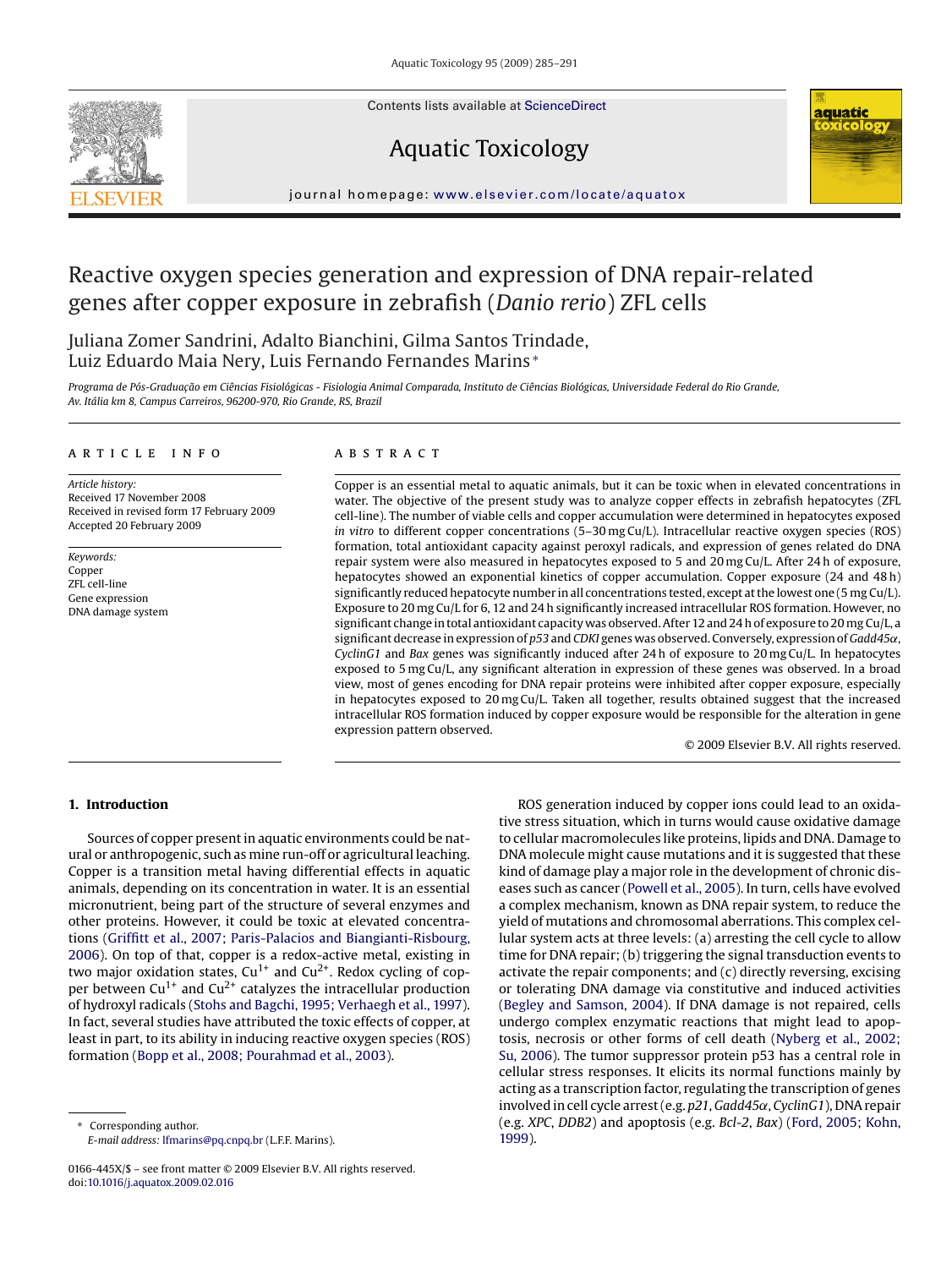Given that several different types of lesions could be produced in the DNA molecule, different pathways for DNA repair are known, each one being specific for a type of lesion [\(Hoeijmakers, 2001\).](#page-6-0) Several components of the DNA repair system for these pathways are described in literature. In this context, the major DNA repair mechanisms are the following: (1) base excision repair (BER), involving proteins like Ogg1 and Apex1, (2) nucleotide excision repair (NER), involving proteins like XPC; (3) non-homologous end-joining (NHEJ), involving proteins like Ku80; (4) and homologous recombination (HR), involving proteins like Nbs1 and Rad51 ([Hoeijmakers, 2001\).](#page-6-0)

The zebrafish *Danio rerio* has been used as a model in several toxicological studies ([Amanuma et al., 2000; Craig et al., 2007;](#page-5-0) [Pomati et al., 2007; Seok et al., 2006\).](#page-5-0) These studies have demonstrated that many physiological mechanisms between zebrafish and mammals are highly conserved. Recently, [Hernández and](#page-6-0) [Allende \(2008\)](#page-6-0) published a review on the use of zebrafish as a model for studies concerning copper metabolism in vertebrates. Regarding some components of the DNA repair system, [Langheinrich et al.](#page-6-0) [\(2002\)](#page-6-0) described the conservation of the Mdm2/p53/p21 system in zebrafish.

In light of the above, the main objective of the present study was to analyze the physiological effects of copper exposure on zebrafish hepatocytes (ZFL cell-line). Cells were exposed to different copper concentrations and the following endpoints were analyzed: number of viable cells, copper accumulation, ROS production, total antioxidant capacity, and expression of some genes related to DNA repair system.

# **2. Material and methods**

#### *2.1. Cell-line and culture conditions*

Hepatocyte-like cells (lineage ZFL) from zebrafish were obtained from the American Type Culture Collection (ATCC® number CRL-2643 $<sup>TM</sup>$ ). Cells were grown at 28 °C in disposable plastic flasks</sup> containing RPMI 1640 (Gibco) medium supplemented with sodium bicarbonate (0.2 g/L), L-glutamine (0.3 g/L), Hepes (25 mM),  $\beta$ mercaptoethanol ( $5 \times 10^{-5}$  M), fetal bovine serum (10%; Gibco) and 1% of antibiotics and antimycotic (penicillin [100 U/mL], streptomycin [100 μg/mL], amphotericin B [0.25 μg/mL]; Gibco).

#### *2.2. Copper exposure*

Cells ( $10^6$  cells per well) were transferred to 24-well culture plates and allowed to attach for 48 h at 28 °C. After this period, the culture medium was removed and the attached monolayer of cells was washed with  $Ca^{2+}$ - and Mg<sup>2+</sup>-free phosphate buffer saline (PBS). Copper exposure was performed adding 1 mL of fresh culture medium (without  $\beta$ -mercaptoethanol) containing different copper concentrations (0, 5, 10, 20 and 30 mg Cu/L, as CuCl<sub>2</sub>) in each well. The experimental medium was prepared at least 3 h prior to cell exposure to allow copper to equilibrate with the culture medium. During exposure, cells were kept at 28 ◦C in dark. After different times of exposure, the experimental medium was removed, the monolayer of cells was washed with fresh PBS, and trypsin–EDTA (1.25 g/L trypsin and 0.2 g/L EDTA) was added. After trypsinization, the same volume of culture medium was added. Number of viable cells was measured using the trypan blue exclusion assay, as previously described ([Sandrini et al., 2009\).](#page-6-0)

Copper concentration in experimental medium was measured using non-filtered and filtered (0.45  $\mu$ m mesh filter) samples (10 mL) using an atomic absorption spectrophotometer (GBC, AAS 932 Avanta Plus, IL, USA), as previously described [\(Pinho et al.,](#page-6-0) [2007\).](#page-6-0)

#### *2.3. Cell copper accumulation*

ZFL cells were exposed (24 h) to different copper concentrations (0, 5, 10, 20 and 30 mg Cu/L, as CuCl<sub>2</sub>), as described above. After trypsinization, cells (four groups of  $6 \times 10^6$  cells per group) were centrifuged (2 min) at 1500 rpm. Pellet was resuspended in PBS containing 12 mM EDTA PBS and centrifuged. The new pellet was dried (60 °C) and completely digested in 50  $\mu$ L of HNO<sub>3</sub> (Suprapur; Merck) for 24 h. Copper concentration in digested samples was measured by AAS, as described above. Results were expressed as ng Cu/10<sup>6</sup> cells.

# *2.4. Intracellular reactive oxygen species (ROS) formation*

ZFL cells were exposed to three different copper concentrations (0, 5 and 20 mg Cu/L) for 6, 12 and 24 h. These concentrations were selected based on cell viability results obtained (see Sec-tion [3\).](#page-2-0) After copper exposure, cells (eight groups of  $10^6$  cells per group) were trypsinized and washed two times with PBS, as described above. These procedures permit that the residual copper, which could interfere with the  $H_2$ DCF-DA assay, could be reduced. Cells were incubated at  $28 °C$  (30 min) in PBS containing the fluorogenic compound 2 ,7 -dichlorofluorescein diacetate (H2DCF-DA; Molecular Probes) at a final concentration of 40  $\mu$ M, as described by [Viarengo et al. \(1999\).](#page-6-0) The acetate groups of  $H<sub>2</sub> DCF-DA$  are cleaved by intracellular esterases and the non-fluorescent compound  $H<sub>2</sub>$ DCF generated is oxidized by ROS present in samples to the fluorescent compound, DCF. After incubation with  $H_2$ DCF-DA, two cell washes with PBS were performed and cells were resuspended in 1 mL of fresh PBS. Aliquots of  $160 \mu$ L of each sample (containing approximately  $10<sup>4</sup>$  cells) were placed into a white 96well microplate and fluorescence intensity (excitation=485nm; emission = 520 nm) was determined (fluorometer Victor 2, Perkin Elmer). Total fluorescence production was calculated by integration of fluorescence units (FU) over the measurement period, after adjusting FU data to a second order polynomial function. The results were normalized by the number of viable cells present in the aliquot. These normalized results were then divided by the values for the untreated control group to express enhanced ROS formation as "relative ROS production".

# *2.5. Measurement of total antioxidant capacity against reactive oxygen and nitrogen species (RONS)*

ZFL cells were exposed (24 h) to three different copper concentrations (0, 5 and 20 mg Cu/L). Each treatment was composed of four samples (10<sup>6</sup> cells in each sample). After cell trypsinization and washing with PBS, as described above, cells were centrifuged and the resulting pellet was resuspended in  $150 \mu L$ of PBS. Total protein content in samples was measured using the Quant-i $T^{TM}$  Protein Assay Kit (Invitrogen). The measurement of total antioxidant capacity was performed according to the method described by [Amado et al. \(2007\).](#page-5-0) Samples (11  $\mu$ g of proteins) were incubated with  $H_2$ DCF-DA at a final concentration of 40  $\mu$ M, as described above (see Section 2.5). Incubations were performed, in either the presence or the absence of 2,2 azobis(2methylpropionamidine)dihydrochloride (ABAP) at 20  $\mu$ M. Peroxyl radicals were generated by thermal  $(35\degree C)$  decomposition of ABAP. Total fluorescence production (RONS) was calculated by integration of fluorescence units (FU) over the measurement period, after adjusting FU data to a second order polynomial function. Total antioxidant capacity against peroxyl radicals (ACAP) was estimated as the difference in RONS area with and without ABAP, with low ACAP values indicating high antioxidant competence. These results were then normalized by the values for the untreated control group to express the total antioxidant capacity relative to control.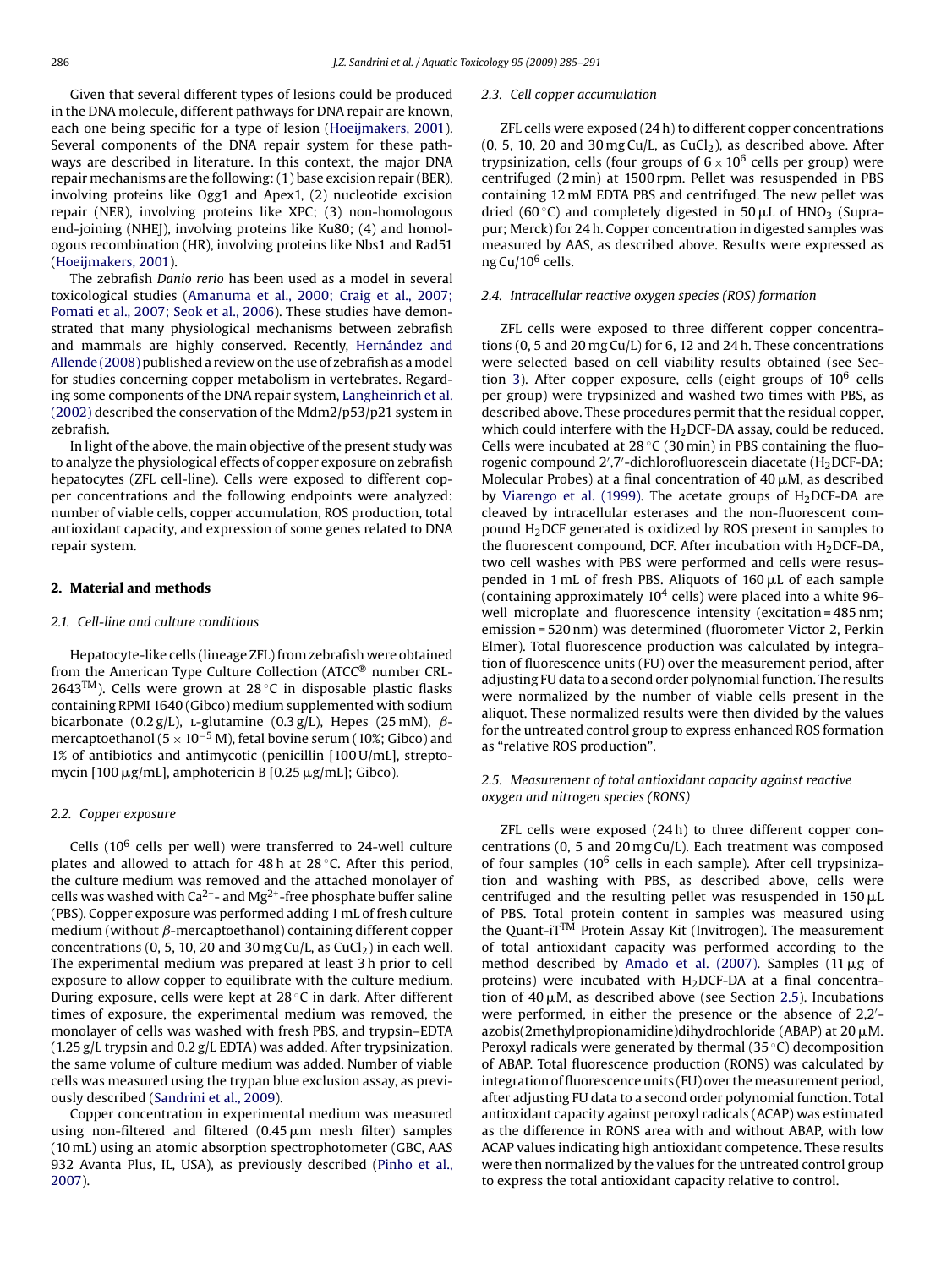#### <span id="page-2-0"></span>**Table 1**

Gene-specific primers used for RT-PCR analysis, NCBI accession numbers for sequences used in primer design and PCR specific conditions used for each pair of primers (for more detail see Section 2.6).

| Gene            | Mechanism         | NCBI accession number | PCR specific conditions |        | Forward primer $(5'-3')$       | Reverse primer $(5'-3')$       |
|-----------------|-------------------|-----------------------|-------------------------|--------|--------------------------------|--------------------------------|
|                 |                   |                       | Extension time (s)      | Cycles |                                |                                |
| $EF1\alpha$     | Translation       | NM131263              | 30                      | 21     | ACATCAAGAAGATCGGCTACAAC        | GACCCACAGGTACAGTTCCAATA        |
| Apex1           | DNA repair (BER)  | BC055545              | 30                      | 30     | <b>GAGTTTCCTGATTTCTTCCTGGT</b> | CATGTAGGTCCAGAAGGTGTAGG        |
| Bax             | Apoptosis         | BC055592              | 40                      | 29     | GAGCTGCACTTCTCAACAACTTT        | <b>CTGGTTGAAATAGCCTTGATGAC</b> |
| $Bcl-2$         | Apoptosis         | BC133848              | 40                      | 31     | <b>TTGTGGAGAAATACCTCAAGCAT</b> | GAGTCTCTCTGCTGACCGTACAT        |
| CyclinG1        | Cell cycle arrest | BC052125              | 40                      | 27     | <b>TCTCTCCTTGACTCGATTCTTTG</b> | AATATTCAACCAGGCACTTAGCA        |
| Gadd $45\alpha$ | Cell cycle arrest | NM001002216           | 30                      | 35     | <b>TTGAAGAACCGTGTGGAGATAAC</b> | <b>TGTTCACTCGCAAGATATTGATG</b> |
| Ku80            | DNA repair (NHEJ) | AY877316              | 45                      | 34     | <b>TGGAGGAGATTGAGAGAGAACTG</b> | <b>GTTTCATCATCATCGTTCAGACA</b> |
| Nbs1            | DNA repair (HR)   | AY858826              | 60                      | 29     | <b>GTCACCCTGTCTCAAGATATTCG</b> | <b>GAGGACATCACTGTTTCTTGGAC</b> |
| Ogg1            | DNA repair (BER)  | XM001332667           | 30                      | 36     | ACAGAAAGGAAAAGTGGAAGAGG        | TGAGAAAAGACACTCCACAGGAT        |
| CDKI            | Cell cycle arrest | CU062631              | 30                      | 31     | <b>GATCCTACGTTCACTCGGTAATG</b> | TTGGCTTGGTAGAAATCTGTGAT        |
| p53             | Cell cycle arrest | U60804                | 30                      | 29     | <b>CTATAAGAAGTCCGAGCATGTGG</b> | <b>GGTTTTGGTCTCTTGGTCTTTCT</b> |
| Rad51           | DNA repair (HR)   | BC062849              | 45                      | 30     | GATCCTGACAGAAGCTGCTAAAA        | CACCTCTGCCTTTCCTAAGGTAT        |
| XPC             | DNA repair (NER)  | NM00104521            | 30                      | 33     | <b>TATGGAGACCAAAAAGAACCTCA</b> | CAGGTTTCGACTCAAGTGCTAGT        |

## *2.6. Gene expression analysis*

ZFL cells were exposed to three different copper concentrations (0, 5 and 20 mg Cu/L) as described above. Gene expression analysis was performed by semiquantitative reverse transcription–polymerase chain reaction (PCR), as described by [Chelly et al. \(1988\).](#page-6-0) After 6, 12 and 24 h of copper exposure, cells from three different culture dishes were pooled and employed for total RNA isolation using TRIzol reagent (Invitrogen), following the manufacturer's recommendations. For each experimental group, three or four samples were used for total RNA isolation. The total  $\mathsf{RNA}\xspace$  extracted was quantified using  $\mathsf{Qubit^{TM}}\xspace$  Quantitation Kit (Invitrogen). First-strand cDNA was synthesized from 1  $\mu$ g of total RNA according to the protocol of the 3 -RACE system (Rapid Amplification of cDNA Ends; Invitrogen) using the adapter primer provided with the kit. First-strand cDNA was amplified by PCR using genespecific primers (Table 1), which were designed from sequences available in the DDBJ/GenBankTM/EBI Data Bank, using the Primer3 online software ([Rozen and Skaletsky, 2000\).](#page-6-0) PCR was carried out employing the *Platinum* Taq DNA Polymerase (Invitrogen) according to the following protocol: initial denaturation at  $94 °C$  for 2 min, followed by variable number of cycles of denaturation at 94 ◦C for 30 s, annealing at 60 ◦C for 30 s, and extension at 72 ◦C for 30– 60 s (Table 1), then a final extension period of 10 min at 72  $\degree$ C. The elongation factor  $1\alpha$  (*EF1* $\alpha$ ) gene was used as an internal control for data normalization. The PCR products were photodocumented after electrophoresis on 1% agarose gels and analyzed employing the software *1DScan* (Scanalitica, USA). For each gene, the densitometry value calculated by the software was divided by the value for  $EFA$  gene for each sample. These results were then divided by the values for the untreated control group to express relative gene expression as "fold induction".

#### *2.7. Statistical analysis*

All experiments were done at least in triplicate. Data were expressed as mean (±standard error) and subjected to analysis of variance (ANOVA) followed by the Tukey's test. ANOVA assumptions (normality and homogeneity of variances) were previously checked. The significance level adopted was 95% ( $\alpha$  = 0.05). The relative data obtained in the experiments of ROS production, total antioxidant capacity and gene expression were all analyzed after arcsin√ transformation.

# **3. Results**

# *3.1. Copper concentrations in the experimental media and cell copper accumulation*

Nominal copper concentrations used to perform experiments on ZFL cells were 0 (control), 5, 10, 20 and 30 mg Cu/L, as CuCl<sub>2</sub>. Total measured copper concentration in the control medium was below the AAS detection limit (<0.01 mg Cu/L). Total measured copper concentrations in experimental media deviated 0.7–9.6% from the desired nominal concentrations. All virtually copper present in the experimental media was in the dissolved phase (Table 2).

ZFL cells significantly accumulated copper after 24 h of exposure (Table 2). As expected, this accumulation was dependent on copper concentration and followed an exponential kinetics  $(R^2 = 0.976)$ .

# *3.2. Effects of copper exposure on viable cells number*

The number of viable cells in the groups exposed to copper for 24 and 48 h significantly reduced when compared to that of ZFL cells kept under control conditions, i.e. non-copper addition to the culture medium. Copper effect on the number of viable cells was concentration- and time-dependent. All copper concentrations tested significantly reduced the number of viable cells, except the lowest one, i.e. 5 mg Cu/L ([Fig. 1\).](#page-3-0) Based on these results, two copper concentrations were selected for the experiments on ROS formation, total antioxidant capacity, and gene expression. Concentrations selected were 5 and 20 mg Cu/L. The first was selected for not inducing any significant decrease in the number of cells. The second one was selected because it was the lowest concentration

#### **Table 2**

Copper concentrations (mg Cu/L) in experimental media and copper accumulation (ng Cu/10<sup>6</sup> cells) in zebrafish ZFL cells exposed to different metal concentrations.

| Nominal copper | Total measured copper | Dissolved copper  | Copper accumulation in ZFL cells |
|----------------|-----------------------|-------------------|----------------------------------|
| $\mathbf{0}$   | < 0.01                | < 0.01            | $0.52 \pm 0.15^a$                |
|                | $4.549 \pm 0.43$      | $4.369 \pm 0.156$ | $0.85 \pm 0.10^{a,b}$            |
| 10             | $9.035 \pm 1.61$      | $9.323 \pm 1.03$  | $1.64 \pm 0.25^{\rm b}$          |
| 20             | $19.850 \pm 0.96$     | $20.023 \pm 0.89$ | $5.62 \pm 0.16$ <sup>c</sup>     |
| 30             | $27.942 \pm 0.42$     | $29.513 \pm 0.36$ | $12.39 \pm 1.51$ <sup>d</sup>    |

Data are expressed as mean  $\pm$  SE ( $n$  = 3–8). Equal letters indicate absence of significant difference ( $p$  > 0.05) between mean values.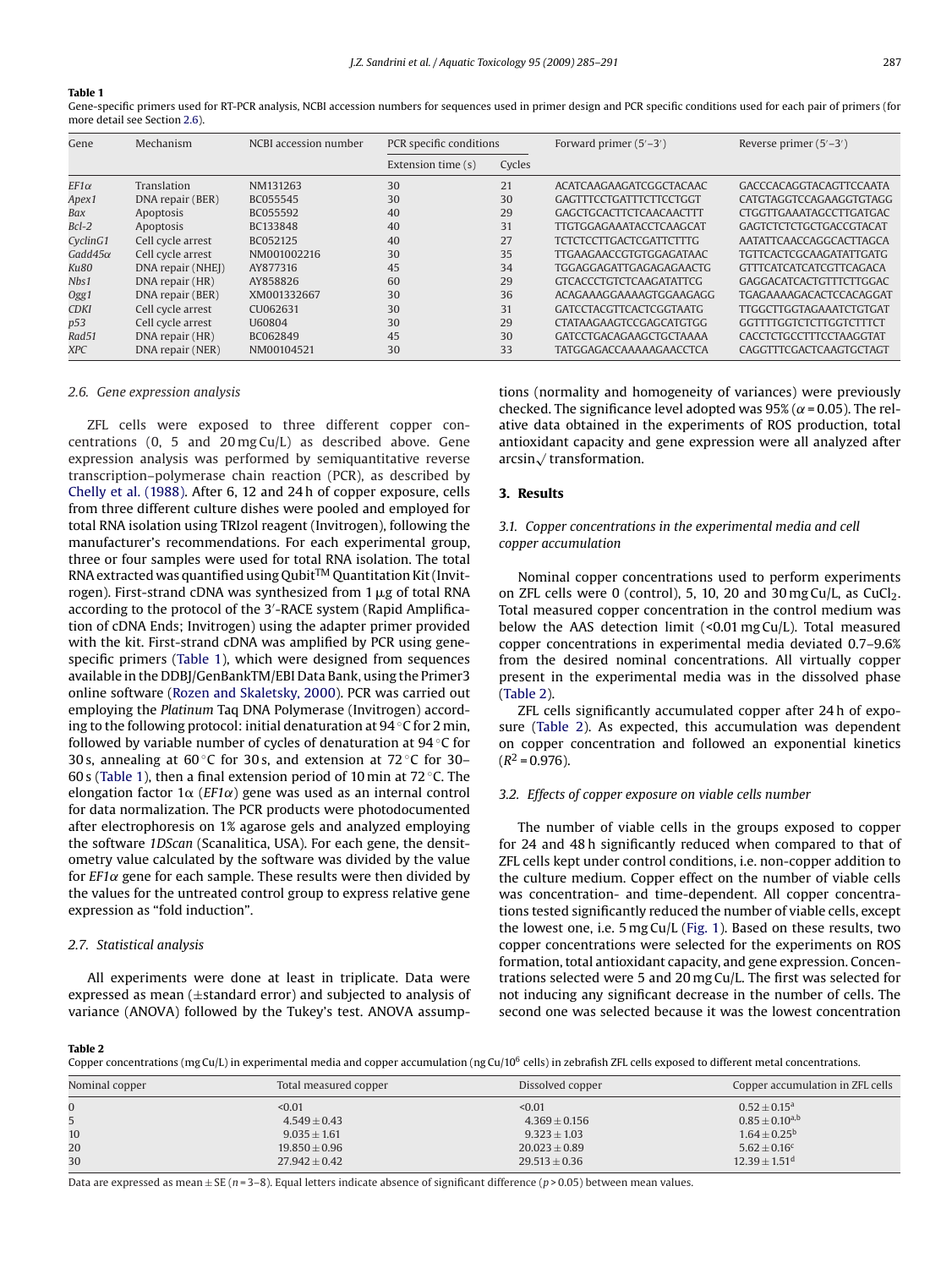<span id="page-3-0"></span>

**Fig. 1.** Number of viable cells after 24 and 48 h of exposure to different copper concentrations (0, 5, 10, 20, 30 mg Cu/L) using the Trypan blue staining. Values are expressed as percentage of viable cells in the control treatment (no addition of copper in the experimental medium). Data are expressed as mean ± SE (*n* = 3–8). Equal letters indicate absence of significant difference (*p* > 0.05) between mean values at the same exposure time.

tested that induced a significant effect on cell viability after 24 h of exposure.

# *3.3. ROS formation and total antioxidant capacity*

Copper effect on intracellular ROS generation was dependent on the concentration tested (Fig. 2). When compared to the control cells, those exposed for 6 h to 5 mg Cu/L showed significantly lower ROS formation (Fig. 2a). Conversely, those exposed for 6, 12 and 24 h to 20 mg Cu/L showed increased levels of ROS generation (Fig. 2b). No significant change in total antioxidant capacity against RONS was observed in cells exposed for 24 h to 5 or 20 mg Cu/L (Fig. 3).



**Fig. 2.** Intracellular reactive oxygen species (ROS) formation in zebrafish ZFL cells exposed to 5 mg Cu/L (a) and 20 mg Cu/L (b). Values are relative to the control group and expressed as mean ± SE (*n* = 8). Significant difference (*p* < 0.05) between control and copper exposed group at the same time of exposure is indicated by an asterisk.



**Fig. 3.** Total antioxidant capacity against peroxyl radicals in zebrafish ZFL cells exposed to 5 and 20 mg Cu/L. Values are relative to control group and expressed as mean  $\pm$  SE (*n* = 4). No significant difference (*p* > 0.05) was observed between treatments.

#### *3.4. Gene expression*

Genes analyzed in the present study are related to DNA repair system and could be grouped according to their function: cell cycle arrest (*p53*, *CDKI*, *Gadd45*˛ and *CyclinG1*; Fig. 4), apoptosis (*Bcl-2* and *Bax*, [Fig. 5\)](#page-4-0) and DNA repair (*Apex1*, *Ogg1*, *Rad51*, *Nbs1*, *XPC* and *Ku80*; [Fig. 6\).](#page-4-0)

In a broad view, copper effects on gene expression were more evident in ZFL cells exposed to 20 mg Cu/L. A significantly lower *p53* and *CDKI* (cyclin-dependent kinase inhibitor p21-like) expression



**Fig. 4.** Expression of genes involved in cell cycle arrest (*p53*, *CDKI*, *Gadd45*˛ and *CyclinG1*) in zebrafish ZFL cells exposed to 5 mg Cu/L (a) and 20 mg Cu/L (b). Values are relative to control group and expressed as mean  $\pm$  SE ( $n = 4$ ). Significant difference (*p* < 0.05) between control and cells exposed for the same time to copper is indicated by an asterisk.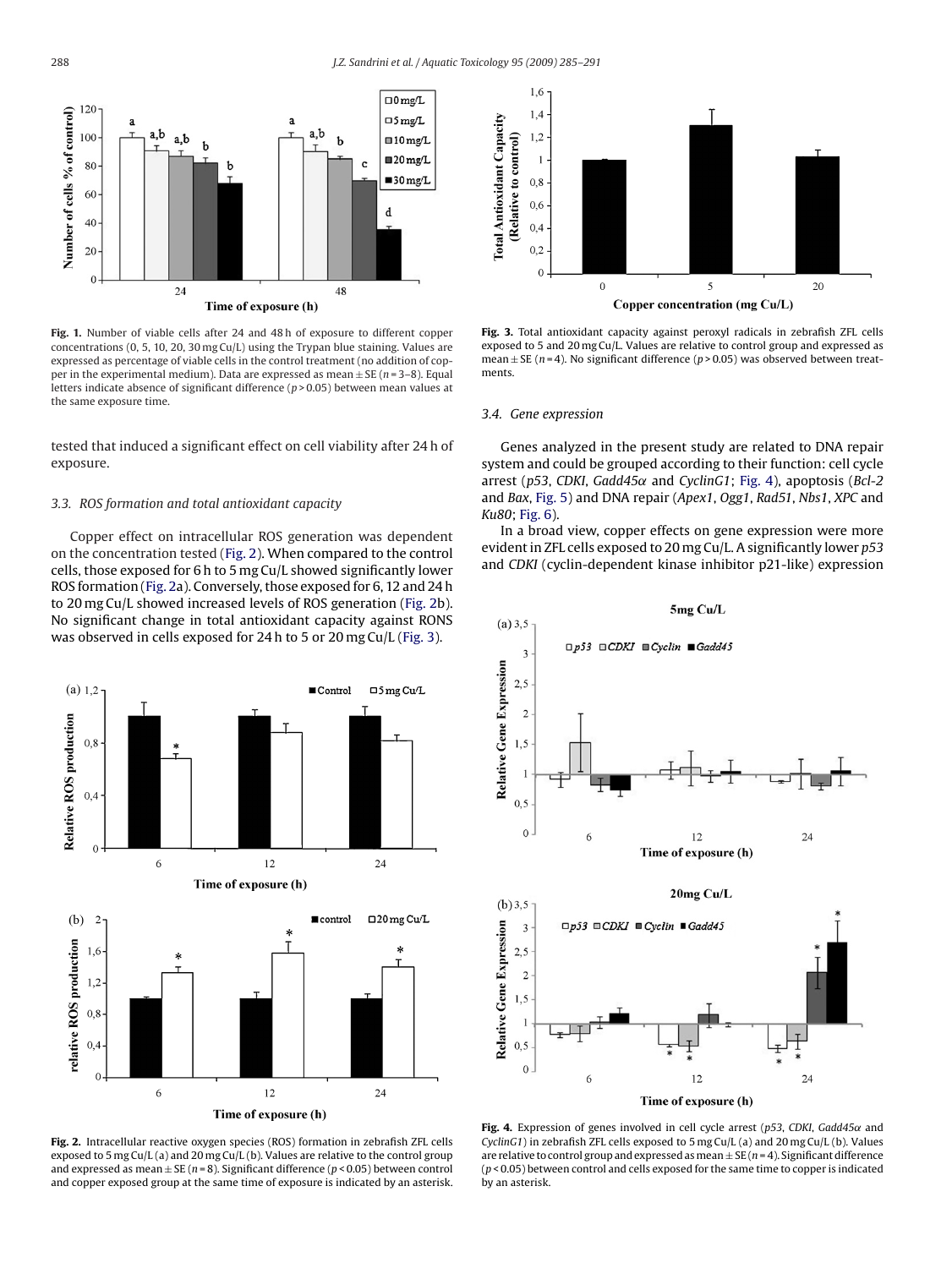<span id="page-4-0"></span>

**Fig. 5.** Expression of genes involved in cell apoptosis (*Bcl-2* and *Bax*) in zebrafish ZFL cells exposed to 5 mg Cu/L (a) and 20 mg Cu/L (b). Values are relative to control group and expressed as mean ± SE (*n* = 4). Significant difference (*p* < 0.05) between control and cells exposed for the same time to copper is indicated by an asterisk.

was observed in cells exposed to copper for 12 and 24 h than in control ones [\(Fig. 4b](#page-3-0)). Moreover, cells exposed to 20 mg Cu/L showed lower levels of *Apex1*, *Rad51*, *Ku80*, *Nbs1* and *Bcl-2* expression after different times of copper exposure (Fig. 5b and Fig. 6b). *Gadd45α*, *CyclinG1* and *Bax* expressions were increased after 24 h of exposure to 20 mg Cu/L [\(Figs. 4 and 5b\).](#page-3-0)

In ZFL cells exposed to 5 mg Cu/L, expression of genes related to cell cycle arrest was not significantly altered by copper exposure ([Fig. 4a\)](#page-3-0). However, a significant decrease in *Apex1*, *Rad51*, *XPC* and *Bcl-2* expression was observed when compared to that measured in control cells (Fig. 5a and Fig. 6a).

# **4. Discussion**

In the present study, copper effects on zebrafish ZFL cells were investigated. Several studies have reported the effects of metal exposure in zebrafish ([Craig et al., 2007; Gonzalez et al., 2006;](#page-6-0) [Griffitt et al., 2007; Paris-Palacios and Biangianti-Risbourg, 2006\).](#page-6-0) Regarding copper, little is known about its effects on the expression of genes related to DNA repair system. In the present study, copper is shown to accumulate in zebrafish cells, inducing an increased intracellular ROS formation without any significant change in total antioxidant capacity. Furthermore, copper changed the expression level of several genes involved in DNA repair system. These effects resulted in a reduced number of viable cells.

The use of *in vitro* systems in toxicological studies is rapidly growing in the recent years. ZFL cell-line was isolated in 1992 and was already used in toxicological studies ([Miranda et al., 1993; Seok](#page-6-0)



**Fig. 6.** Expression of genes involved in DNA repair (*Rad51*, *XPC*, *Ku80*, *Nbs1*, *Apex1* and *Ogg1*) in zebrafish ZFL cells exposed to 5 mg Cu/L (a) and 20 mg Cu/L (b). Values are relative to control group and expressed as mean  $\pm$  SE ( $n = 4$ ). Significant difference (*p* < 0.05) between control and cells exposed for the same time to copper is indicated by an asterisk.

[et al., 2007\).](#page-6-0) [Cheuk et al. \(2008\)](#page-6-0) and [Chan et al. \(2006\)](#page-6-0) reported data describing the effects of ZFL cell-line exposure to metals, including copper. According to [Chan et al. \(2006\), t](#page-6-0)he lethal copper concentration for 50% of cells exposed for 24 h (24 h LC50) is 308.1  $\mu$ M, which corresponds to 19.6 mg Cu/L. This copper concentration is within the range used in the present study. According to these authors, ZFL cell-line is much more resistant to copper than the zebrafish embryo-larvae (24 h LC50 = 5.16  $\mu$ M = 0.33 mg Cu/L). It is important to note that the cell-line used in the present study has a hepatic origin, being liver known as an important site of metal detoxification. The presence of a well-developed detoxifying system in this organ could explain the high tolerance of ZFL cells to copper. According to [Cheuk et al. \(2008\), Z](#page-6-0)FL cell-line possesses a higher tolerance to several metals when compared to SJD cells (ATCC® number CRL-2296), a cell-line derived from zebrafish caudal fin. However, [Dayeh](#page-6-0) [et al. \(2005\)](#page-6-0) using two different rainbow trout cell-lines (derived from gill and liver) did not show differences in copper sensitivity between these two trout cell lineages. According to this study, the media used for the exposure has a great influence on copper toxicity, since many of its constituents could bind metals, reducing their availability, and some components could act as antioxidants, like the amino acid cysteine.

Toxic effects of copper are generally attributed to its high affinity for thiol groups and to its capacity in participating in redox reactions to form reactive oxygen species. In fact, several authors reported an increased ROS formation after copper exposure in different aquatic species ([Ferreira-Cravo et al., 2008; Pourahmad et al., 2003\).](#page-6-0) In the present study, exposure for 6, 12 and 24 h to 20 mg Cu/L significantly increased intracellular ROS generation in ZFL cells. Despite this increase in ROS formation, copper exposure did not significantly alter the total antioxidant capacity of cells against peroxyl radicals. This was not expected since copper is known to reduce the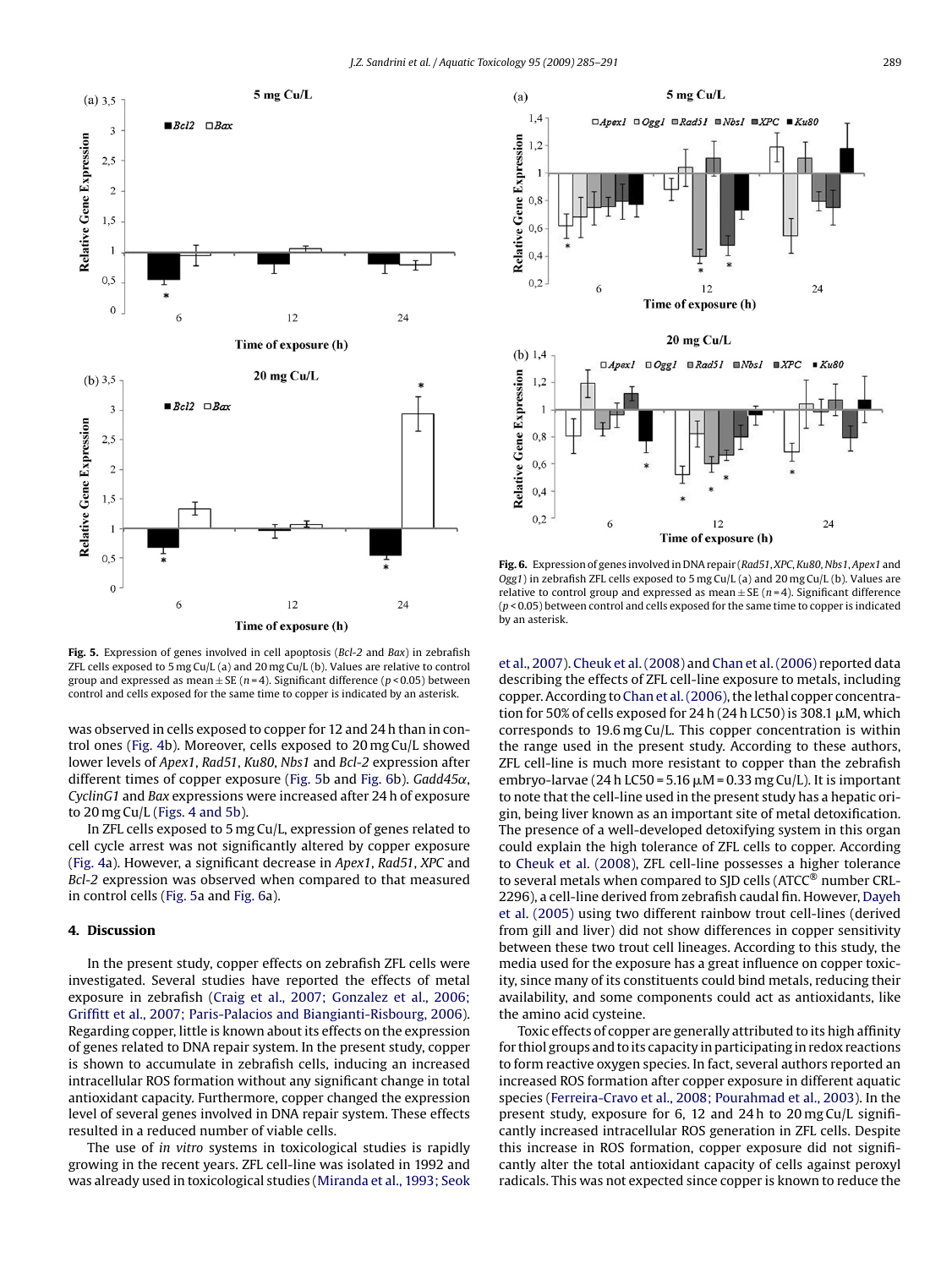<span id="page-5-0"></span>intracellular levels of glutathione ([Canesi et al., 1999\).](#page-6-0) This result could be explained by a possible induction of some components of the antioxidant defense system. This statement is based on the fact that exposure for 24 h to 20 mg Cu/L induced a higher expression of some genes related to the antioxidant defense system, including the glutathione synthesizing enzymes, in ZFL cell-line (data not published, manuscript in preparation).

The increased intracellular ROS formation without a concomitant increase in antioxidant capacity could be leading to an oxidative stress situation in ZFL cells exposed to 20 mg Cu/L, which could generate DNA damage. In this context, results from the present study show significant effects of copper exposure on the expression of some genes related to the DNA repair system. Several studies reported an induced expression of these genes after exposure to different genotoxic compounds [\(Gonzalez et al., 2005;](#page-6-0) [Green et al., 2007; Weber et al., 2007; Zegura et al., 2008\).](#page-6-0) However, in the present study some unexpected results were found. For example, expressions of *p53* and *CDKI* genes were reduced after 12 and 24 h exposure to 20 mg Cu/L. This finding seems to be contradictory with the fact that the expressions of these two genes were induced after ZFL cell-line exposure to UVB exposure ([Sandrini et](#page-6-0) [al., 2009\).](#page-6-0) However, some authors described the inactivation of p53 protein after metal exposure [\(Méplan et al., 2000; Tassabehji et](#page-6-0) [al., 2005\).](#page-6-0) According to [Hainaut and Milner \(1993\)](#page-6-0) redox conditions in cells influence the conformational folding of p53 protein, through oxidation/reduction of specific thiol groups in the DNAbinding domain of this protein. Moreover, [Verhaegh et al. \(1997\)](#page-6-0) described an inhibition of p53 protein through direct interaction with copper. Therefore, the decrease in expression of *CDKI* and *p53* genes observed in the present study could be explained by a possible inhibition of p53 protein after copper exposure. This could be possible if we consider that *p53* and *CDKI* genes are both regulated by p53 protein. Actually, p53 DNA-binding sites were shown to be localized in the promoter region of both *p53* and *p21* genes in humans ([Halazonetis and Bartek, 2006; Wang and El-Deiry, 2006\).](#page-6-0)

In the present study, expression of genes like *Gadd45*˛, *CyclinG1* and *Bax* was increased after 24 h of exposure to 20 mg Cu/L. These results seem to argue against a possible p53 inactivation given that these genes are known targets of p53 ([Grace and Blakely,](#page-6-0) [2007; Hollander et al., 1993; Kimura et al., 2001\).](#page-6-0) However, some evidences have emerged in the literature indicating a possible activation of these genes through p53-independent pathways ([Hartman and Ford, 2003; Zhao et al., 2003\).](#page-6-0)

In the present study, it was observed an increased *Bax* expression and a decreased *Bcl-2* expression after copper exposure. These results could indicate a possible increase in the apoptosis pathway. According to a review paper by [Roos and Kaina \(2006\), t](#page-6-0)here are some pathways for apoptosis activation that are p53 independent. According to these authors, they could involve  $NF-\kappa B$  and the p53 homologs p63 and p73. The p53 homolog p73 is known to activate some p53 target genes, like *Bax*. In this context, results obtained in the present study open a field of investigation concerning the possible activation of these genes independently of p53 in zebrafish.

According to [Powell et al. \(2005\),](#page-6-0) the expression of genes involved in base excision repair, like *Ogg1* and *Apex1*, is sensitive *in vivo* biomarkers for oxidative DNA damage. Several studies have reported increased levels of some genes involved in DNA repair system after exposure to different genotoxic stress in zebrafish ([Gonzalez et al., 2005; Pomati et al., 2007\).](#page-6-0) When ZFL cells were exposed to UVB (23.3 mJ/cm<sup>2</sup>), which could cause direct DNA damage, expression of many DNA repair genes was induced up to 24 h of exposure ([Sandrini et al., 2009\).](#page-6-0) Contrary to this, in the present study the copper treatment decreased the expression of many DNA repair genes. These differential gene responses observed in the two studies could be due to different mechanisms involved in DNA damage by UVB and copper. UV-B is known to act mostly through direct interaction with the DNA molecule, leading to the formation of photoproducts that could cause distortion in double helix structure (Cadet et al., 2005; Häder and Sinha, 2005). On the other hand, copper acts mainly through generation of ROS, which in turn could damage cellular macromolecules like DNA ([Stohs and Bagchi, 1995;](#page-6-0) [Verhaegh et al., 1997\).](#page-6-0) Therefore, copper is not directly inducing DNA damage as UVB. Thus, it is possible that copper takes longer to induce DNA damage than UVB. In the present study, the expression of genes related to DNA repair system was analyzed up to 24 h of copper exposure. It could be possible that this exposure time was not long enough to generate DNA damage levels capable of inducing expression of DNA repair-related genes, as observed after UVB exposure [\(Sandrini et al., 2009\).](#page-6-0) In this context, it was possible that ROS generation induced by copper exposure had affected mainly cytosolic macromolecules like proteins and lipids. This idea is consistent with the fact that nuclear DNA seems to be less susceptible to oxidative modifications than lipids and proteins ([Trachootham](#page-6-0) [et al., 2008\).](#page-6-0)

Taking all results together, the major copper effects were already observed in ZFL cells exposed to the highest metal concentration (20 mg Cu/L) after only 24 h of exposure. On the other hand, the lowest copper concentration tested (5 mg Cu/L) only induced slight changes in few endpoints analyzed, without any significant impact on cell viability, even after 48 h of exposure. However, longer periods of exposure to 5 mg Cu/L could probably also induce significant changes in the endpoints analyzed. Further studies are necessary to verify this hypothesis.

In conclusion, results reported in the present study show some important copper effects in ZFL cell-line, mainly in cells exposed to high copper concentration. Copper exposure induced an increased intracellular ROS generation without influence on the total cellular antioxidant capacity. Regarding gene expression, data obtained suggest a possible p53 inactivation due to a direct copper interaction with the protein or an indirect effect through ROS oxidation of the thiol residues, which could explain the reduction in *p53* and *CDKI* gene expression. The data also suggest a possible involvement of others pathways independent of p53 for activation of genes like *Gadd45*˛, *CyclinG1* and *Bax*. Finally, copper exposure did not induce expression of DNA repair genes, which could indicate that copper toxicity would be related to damage to biomolecules other than DNA. In fact, our findings point to interesting questions on the mechanisms activated by copper exposure in ZFL cells.

## **Acknowledgment**

This work was supported by Brazilian CNPq (Proc. # 556022/ 2006-8). Juliana Z. Sandrini and Adalto Bianchini are graduate and research fellows from Brazilian CNPq, respectively.

#### **Appendix A. Supplementary data**

Supplementary data associated with this article can be found, in the online version, at [doi:10.1016/j.aquatox.2009.02.016.](http://dx.doi.org/10.1016/j.aquatox.2009.02.016)

#### **References**

- Amado, L.L., Jaramillo, M.D., Rocha, A.M., Ferreira, J.L.R., Garcia, L.M., Ramos, P.B., Urrutia, C., Beltrán, C., Monserrat, J.M., 2007. A new method to evaluate total antioxidant capacity against reactive oxygen and nitrogen species (RONS) in aquatic organisms. Comp. Biochem. Physiol. A 148, S75–S76.
- Amanuma, K., Takeda, H., Amanuma, H., Aoki, Y., 2000. Transgenic zebrafish for detecting mutations caused by compounds in aquatic environments. Nat. Biotechnol. 18, 62–65.
- Begley, T.J., Samson, L.D., 2004. Network responses to DNA damaging agents. DNA Repair 3, 1123–1132.
- Bopp, S.K., Abicht, H.K., Knauer, K., 2008. Copper-induced oxidative stress in rainbow trout gill cells. Aquat. Toxicol. 86, 197–204.
- Cadet, J., Sage, E., Douki, T., 2005. Ultraviolet radiation-mediated damage to cellular DNA. Mutat. Res. 571, 3–17.